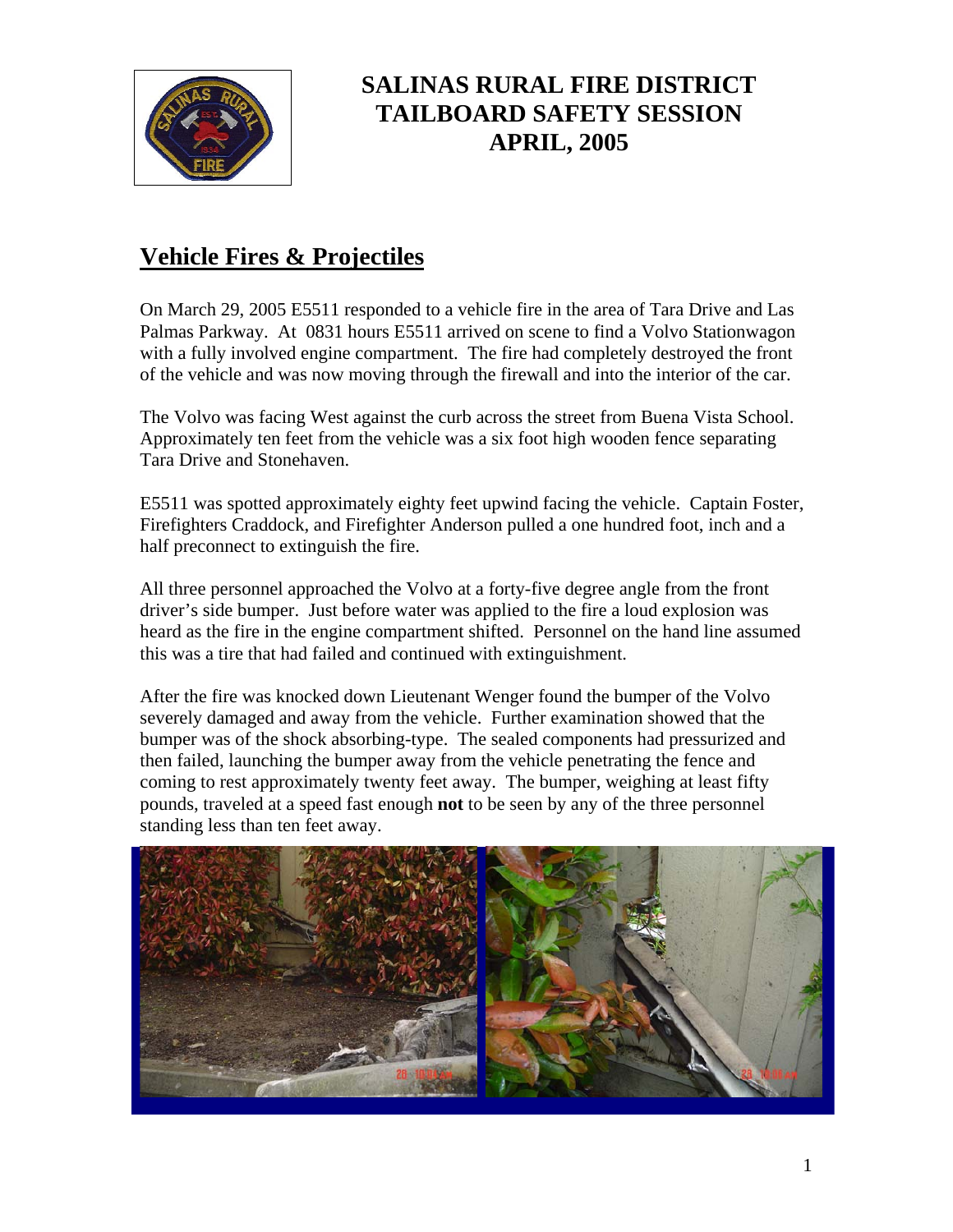The bumper had departed from the vehicle at forty-five degrees from the passenger's side. As seen below only the driver's side shock failed. The bracket on the passenger's side secured the bumper for only long enough to change the flight path and cause the bumper to twist one hundred and eighty degrees from its original shape. Because one of the brackets held the bumper in place, energy from the explosion was utilized to twist the bumper and to sheer three of the four bolts on the passenger's side of the car. Had both of the shocks failed simultaneously, or the bracket on the passenger's side been further damaged by the fire, the bumper would have traveled at a much greater force, possibly damaging the engine or seriously injuring personnel.



It is also worthy to note the obvious. If it had been the passenger's shock that had failed first there would be three seriously wounded Salinas Rural personnel as a result of this ordinary vehicle fire.

## **CONCLUSION**

Text found in IFSTA Essentials in reference to fighting vehicle fires states, "…approach the vehicle from the front or rear corners." This is common practice generally used by most fire departments when fighting vehicle fires. Although this was an isolated incident, it would be prudent to approach vehicle fires between the front and rear tires (see picture below). This will guarantee there are no personnel standing in the flight path of any projectiles from the front or back of the vehicle. Prior making this approach ensure that all traffic hazards have been eliminated.

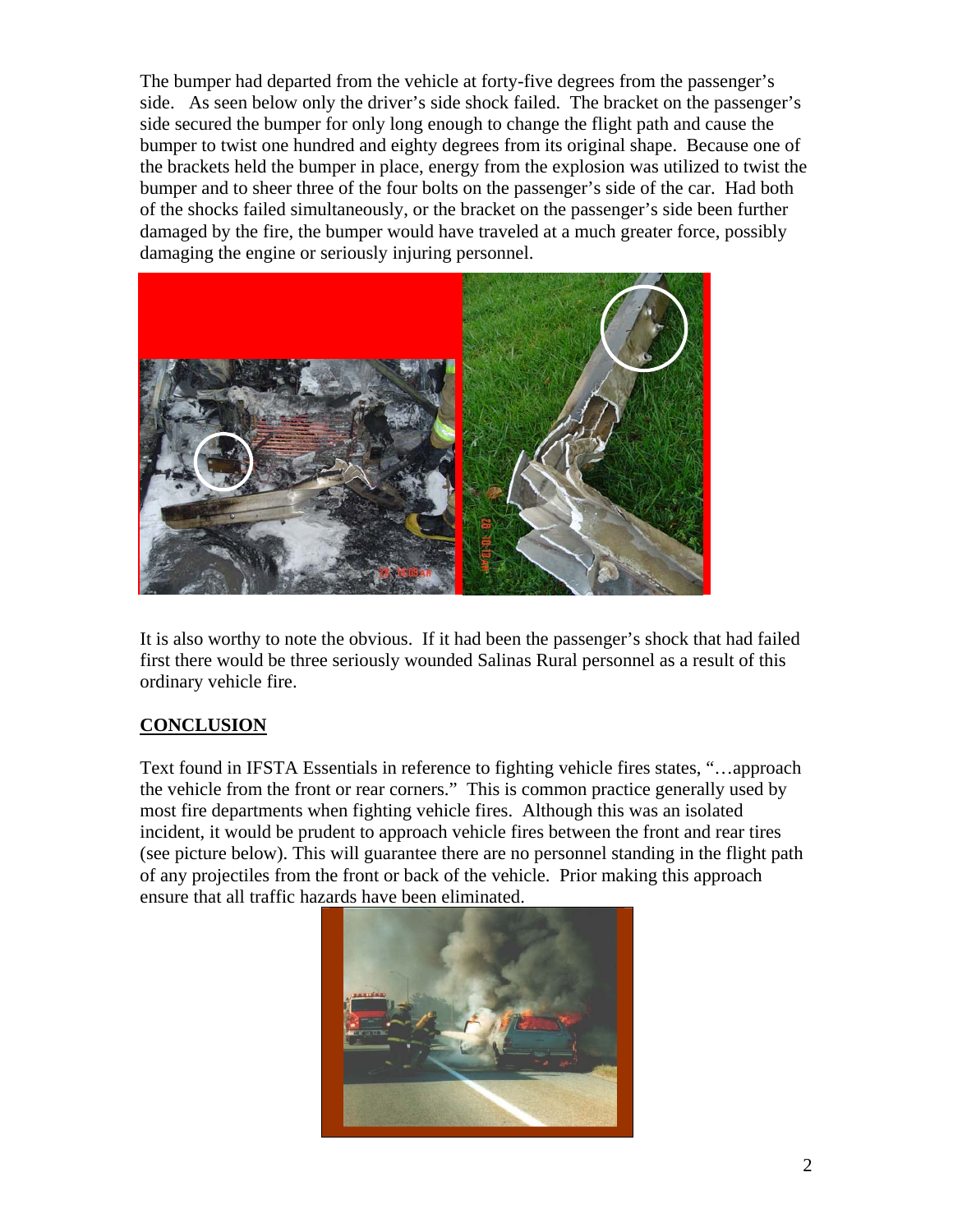

**x Location of Salinas Rural Personnel at the time of failure.**